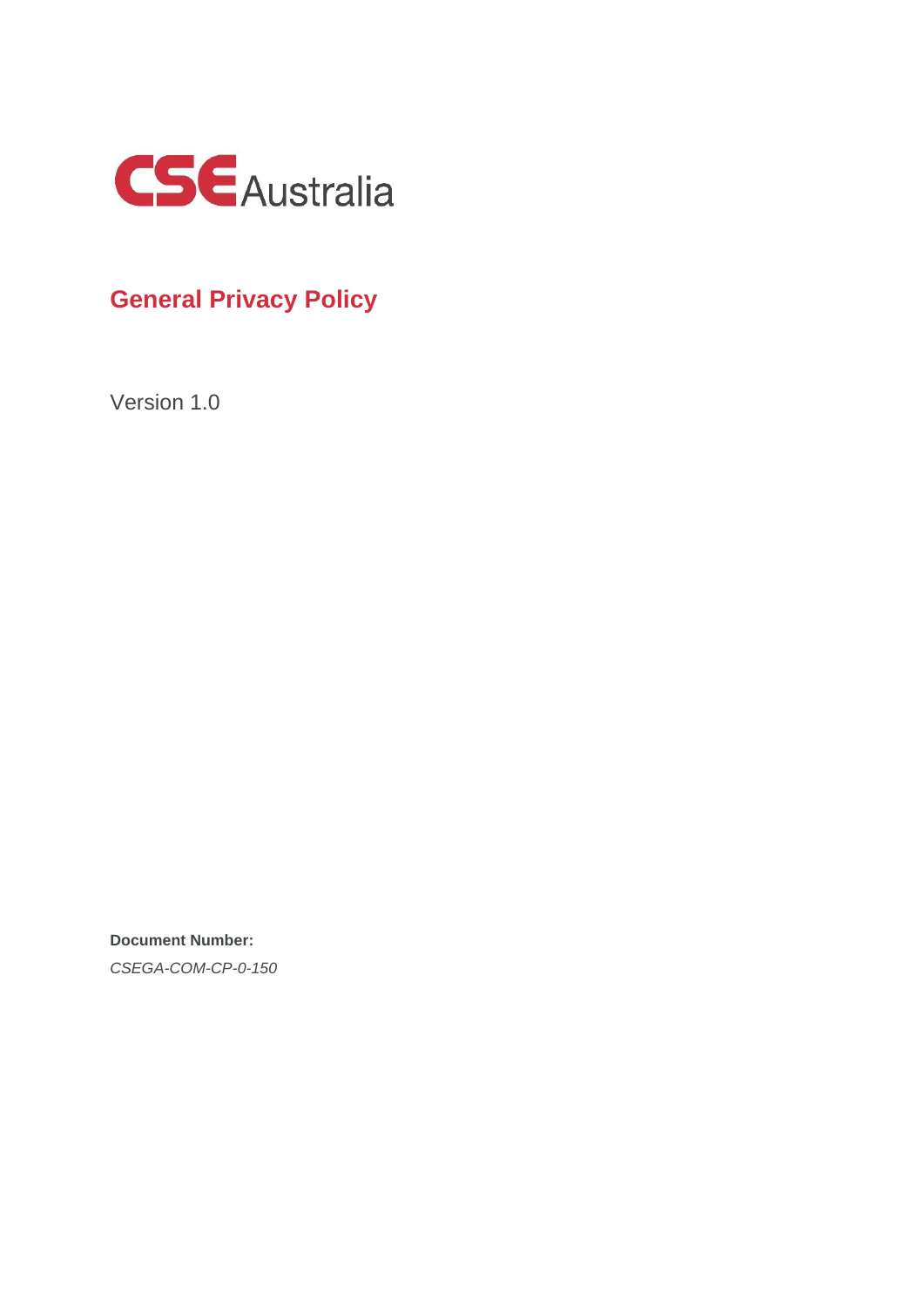

# **Privacy Policy (General)**

CSEGA-COM-CP-0-150

# **Table of Contents**

| 2.           |  |
|--------------|--|
| 3.           |  |
| 4.           |  |
| 5.           |  |
| 6.           |  |
| $7_{\ldots}$ |  |
| 8.           |  |
|              |  |
|              |  |
|              |  |
|              |  |
|              |  |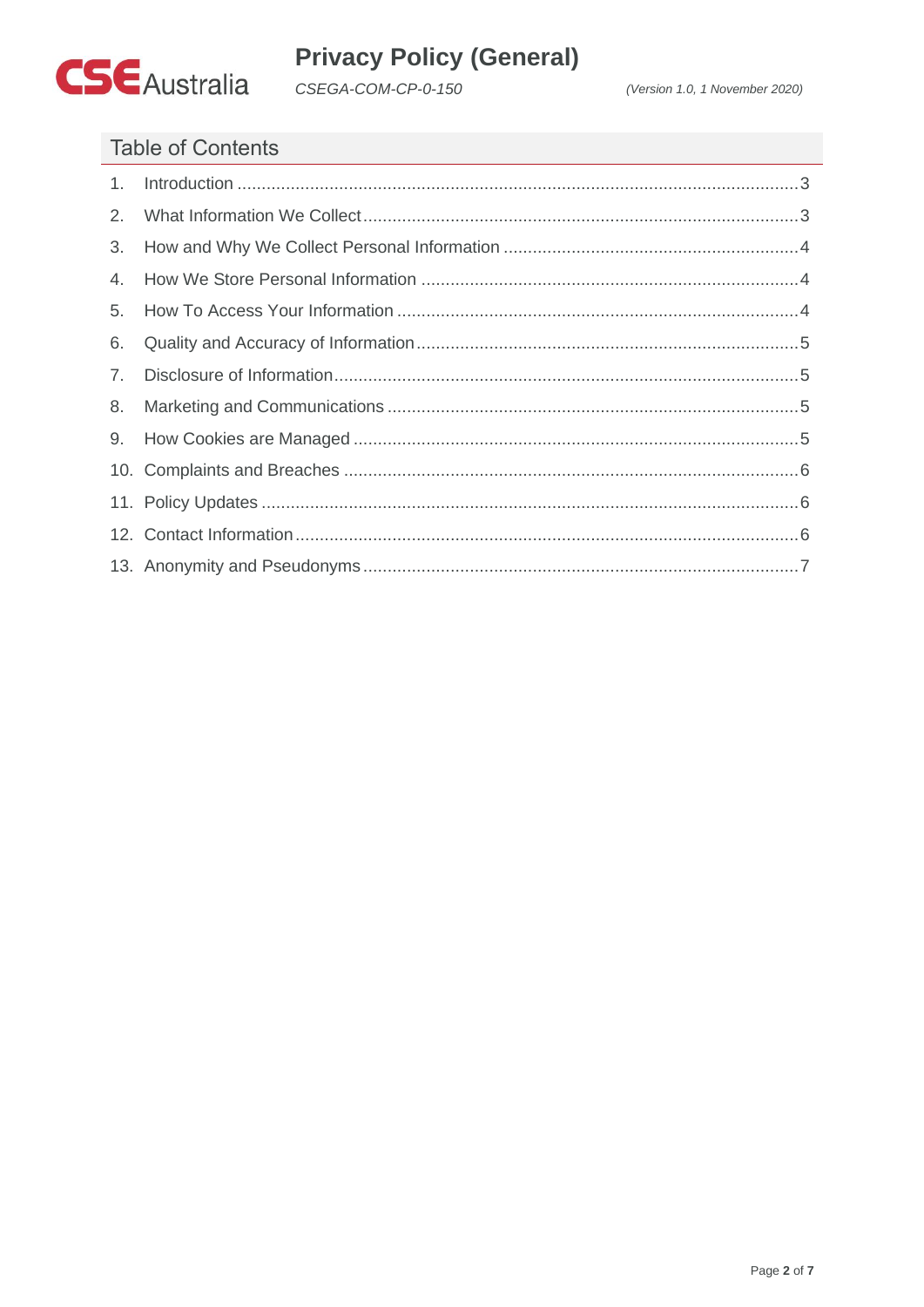

#### <span id="page-2-0"></span>1. Introduction

CSE Global (Australia) Pty Ltd (CSE, us or we) considers the protection and privacy of information provided to us by our external stakeholders (Information) to be of extreme importance.

This Privacy Policy explains how we collect, use, store and disclose Information as required by the Australian Privacy Principles (APPs) contained in the *Privacy Act 1988* (Cth) (Australia), or the *Privacy Act 2020* (New Zealand) (Privacy Act).

This Privacy Policy covers all business entities of CSE, which are listed below:

- CSE Global (Australia) Pty Ltd
- CSE Uniserve Pty Ltd
- CSE Crosscom Pty Ltd
- CSE New Zealand Ltd
- RCS Telecommunications Pty Ltd

### <span id="page-2-1"></span>2. What Information We Collect

CSE collects and holds Information about customers, job applicants, staff members, contractors, suppliers and other parties (you) who come into contact with us during the course of business.

The Information we collect, and hold will include, but is not limited to:

- Name, address and other personal contact details
- Company name, address and other company contact details
- Names of company employees and other contact details where we need to communicate for business purposes
- Business and personal referees
- Credit Card details where transactions are made using credit card payment
- Bank account details where there is a need to transfer funds from CSE to a supplier or contractor
- Purchase history of customers
- Supply history of suppliers and contractors
- Credit rating and worthiness
- Organisational capability statements
- Organisational employee training matrices and certifications
- Employee qualifications
- Company compliance information relating to relevant regulatory requirements during the course of business
- Your server address
- Your domain name
- The date and time of your visit to our website
- The pages viewed and information downloaded from our website
- The previous websites visited
- The type of internet browser used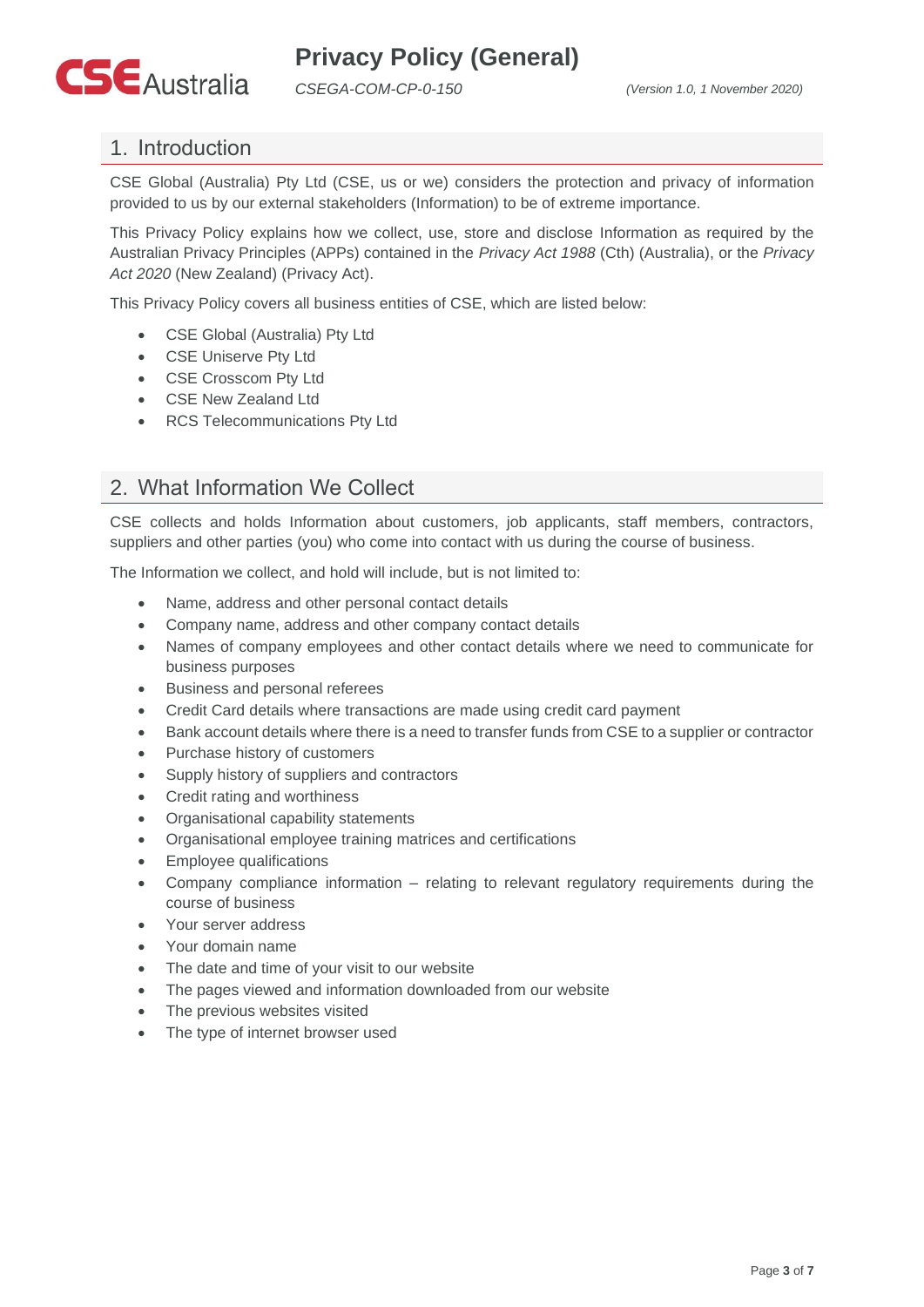

## <span id="page-3-0"></span>3. How and Why We Collect Personal Information

Information is generally collected about you directly by way of forms and other documents provided to us by you including via the internet and social media, correspondence you may have provided to us and discussions you may have had with us.

CSE will collect and hold your Information for the following purposes (unless otherwise required or permitted by law):

- If you are a job applicant, this enables us to assess your suitability and/or engage with you and to assist with administering your employment contract and facilitating the payment of wages, salaries and entitlements
- To engage and set up a new customer, supplier or contractor within our Customer Relationship Management (CRM) system or Enterprise Resource Planning (ERP) system;
- To manage our relationship with you
- To facilitate the payment of debt we may have with suppliers and contractors
- To facilitate and manage the payment and recovery of amounts payable to us by you
- To respond to tenders and/or requests for quotes and information from our customers; and
- For other purposes which are reasonably necessary in connection with our business functions and activities

The collection of this Information enables CSE to provide the goods or services you require or to receive the goods or services you deliver and provides an avenue for us to develop and continue building business relationships with you.

### <span id="page-3-1"></span>4. How We Store Personal Information

CSE will store Information in hard-copy paper and electronic format. CSE has a number of procedures in place to protect the Information we hold from loss, misuse, interference and unauthorised access, modification, or disclosure.

These procedures include the access permissions of employees and information and communication technology data security channels.

We strive to ensure the security of the Information and we take steps to protect the Information from:

- Misuse, interference and loss
- Unauthorised access, modification or disclosure

We will review and update our physical and data security measures in light of current technologies. Unfortunately, no data transmissions over mobile data and communication services can be guaranteed to be totally secure.

For security purposes, the Information that we receive and/or provide to third parties will be encrypted.

We will do everything reasonably within our power and control to prevent unauthorised use or disclosure of the Information. However, we will not be held responsible for events arising from unauthorised use or access to the Information.

#### <span id="page-3-2"></span>5. How To Access Your Information

If you wish to obtain access to your personal and/or organisational information that we hold, you may contact us using the contact details set out below in *Section 12*. If requesting copies of personal and/or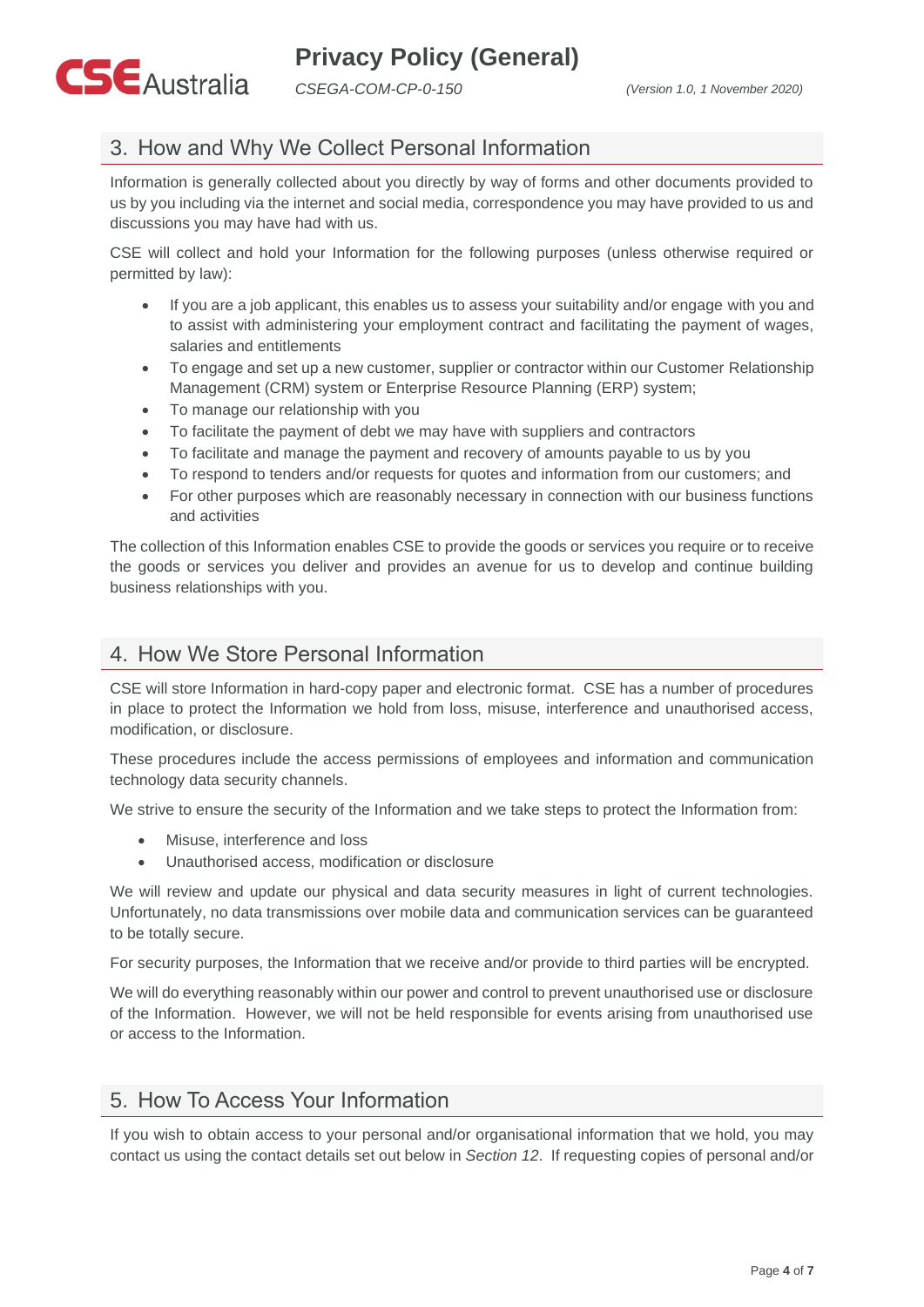**Privacy Policy (General)**



*CSEGA-COM-CP-0-150 (Version 1.0, 1 November 2020)*

organisational information held by us, we will endeavour to provide you with the Information as soon as is reasonably practicable.

If you request access to your personal and/or organisational information, we will require you to verify your identity and specify what Information you require.

In the event the release of your personal and/or organisational information may have an unreasonable impact on the privacy of others or will result in CSE breaching other confidentiality matters, your request may be denied.

## <span id="page-4-0"></span>6. Quality and Accuracy of Information

While CSE endeavours to ensure that the personal and/or organisational information collected from you is up to date, accurate and complete, we rely that the personal and/or organisational information you have provided to us is free from errors and omissions.

You may request that we update or vary your personal and/or organisational information that we hold by using the contact details set out below in *Section 12*.

#### <span id="page-4-1"></span>7. Disclosure of Information

CSE may disclose the Information to the following types of entities in relation with the purposes pursuant to *Section 3* above:

- Our Consultants and advisors
- Our Associates and related entities
- Our Contractors and Customers
- Marketing and data collection providers (worldwide) with your consent
- Industry bodies
- Tribunals and/or Courts when required by law
- In connection with any complaint made by you about us
- Referees for account or job applications
- Assessment of potential contracts between you and us
- Other entities with your consent

#### <span id="page-4-2"></span>8. Marketing and Communications

CSE will not use your personal and/or organisational information for any marketing or communications purposes without your express written permission.

#### <span id="page-4-3"></span>9. How Cookies are Managed

Cookies are small text files that are placed on your computer by websites you visit. Like many websites, they are widely used to assist websites work more efficiently, as well as to provide some information to the website owner.

Our website uses a variety of session-based cookies (or temporary cookies) and persistent cookies which allow us to review usage patterns and understand interests and behaviours as you browse our site to help us deliver a more personalised experience in the future. A session-based cookie only lasts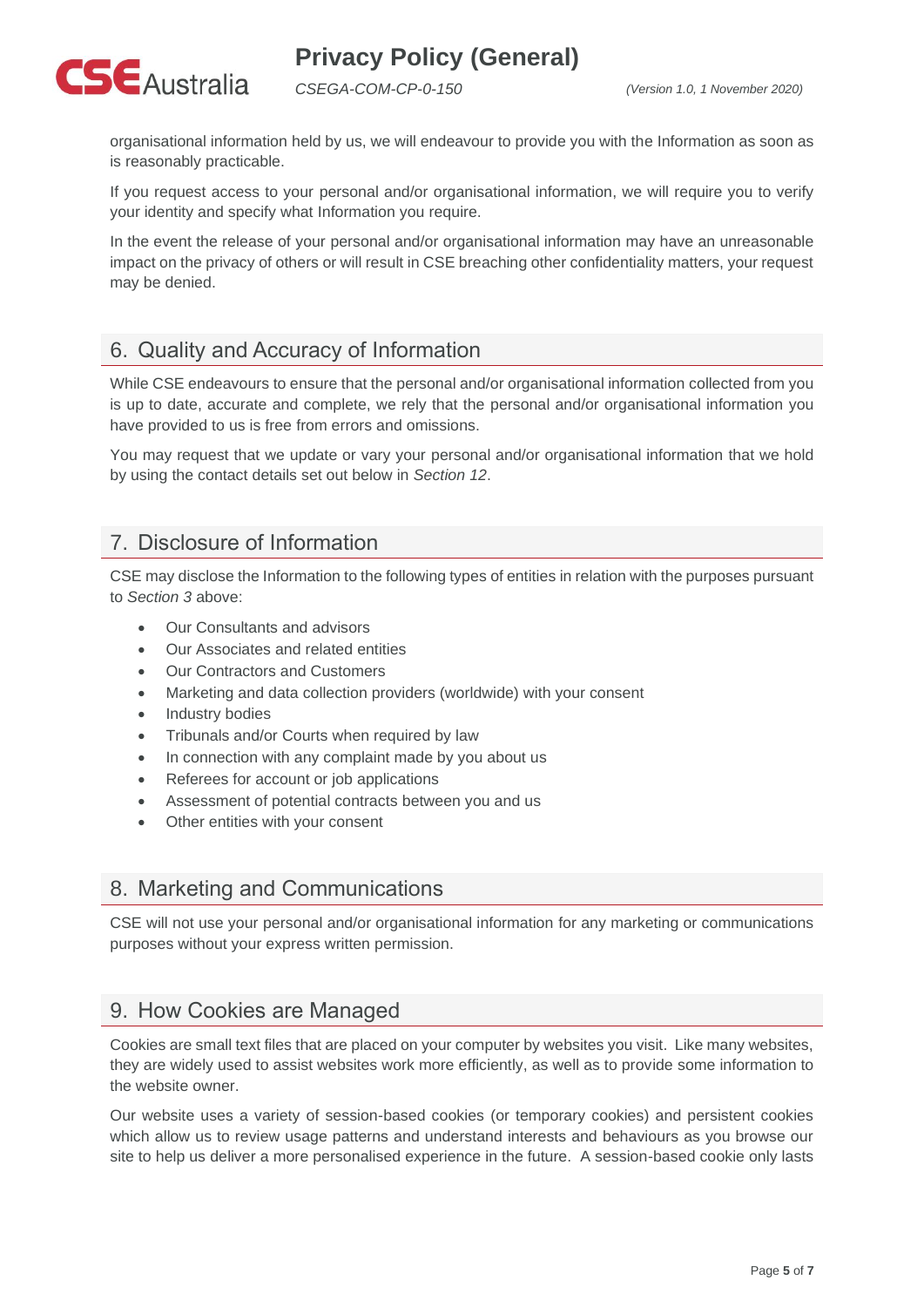# **Privacy Policy (General)**



*CSEGA-COM-CP-0-150 (Version 1.0, 1 November 2020)*

for as long as your browsing session and ends when you close your browser. A persistent cookie remains on your computer after you close your browser and will be found each time you visit the same website until you clear the cookie from your browser.

Cookies also record any experienced difficulties whilst using our site, and therefore assists us in improving functionality.

The use of cookies is now standard for most websites. To control the use of cookies, you can manage or block them through your browser, including removing cookies by deleting them from your 'browser history' (cache) when you leave the site.

CSE will only collect personal information if it is reasonably necessary for, or directly related to one or more of our functions or activities. If the information is sensitive personal information, we will only use it for the purpose for which you have provided it or is otherwise permitted under the Privacy Act. Any collection will be by lawful and fair means.

CSE websites use many of the Google Analytics suite which transmits website traffic data to Google servers that do not identify individual users or associate your IP address with any other data held by Google, but help us to understand website traffic and webpage usage.

Your consent to the processing of data about you by Google is located at [www.google.com/policies/privacy/partners.](http://www.google.com/policies/privacy/partners)

#### <span id="page-5-0"></span>10. Complaints and Breaches

If you believe that CSE has breached the APPs, The Privacy Act, or any related privacy code in dealing with your personal and/or organisational information, you may lodge a complaint by writing to us using the contact details set out below in *Section 12*.

CSE will endeavour to respond to your communication as soon as reasonably practicable. Furthermore, CSE will confirm your communication and will provide you with the Information on how we propose to deal with your complaint.

If you are not satisfied with our response to your complaint, you may lodge a complaint with the Privacy Commissioner.

#### <span id="page-5-1"></span>11. Policy Updates

CSE may vary and update the terms of this Privacy Policy from time to time. Any variation or update will be in relation to new laws, new technologies and changes in the way we operate our business and collect or use the Information.

#### <span id="page-5-2"></span>12. Contact Information

You can direct any enquiries or complaints in relation to your privacy, the Information and this Privacy Policy by contacting:

The Group Commercial Manager

[commercial@cse-australia.com](mailto:commercial@cse-australia.com)

or

CSE Global (Australia) Pty Ltd